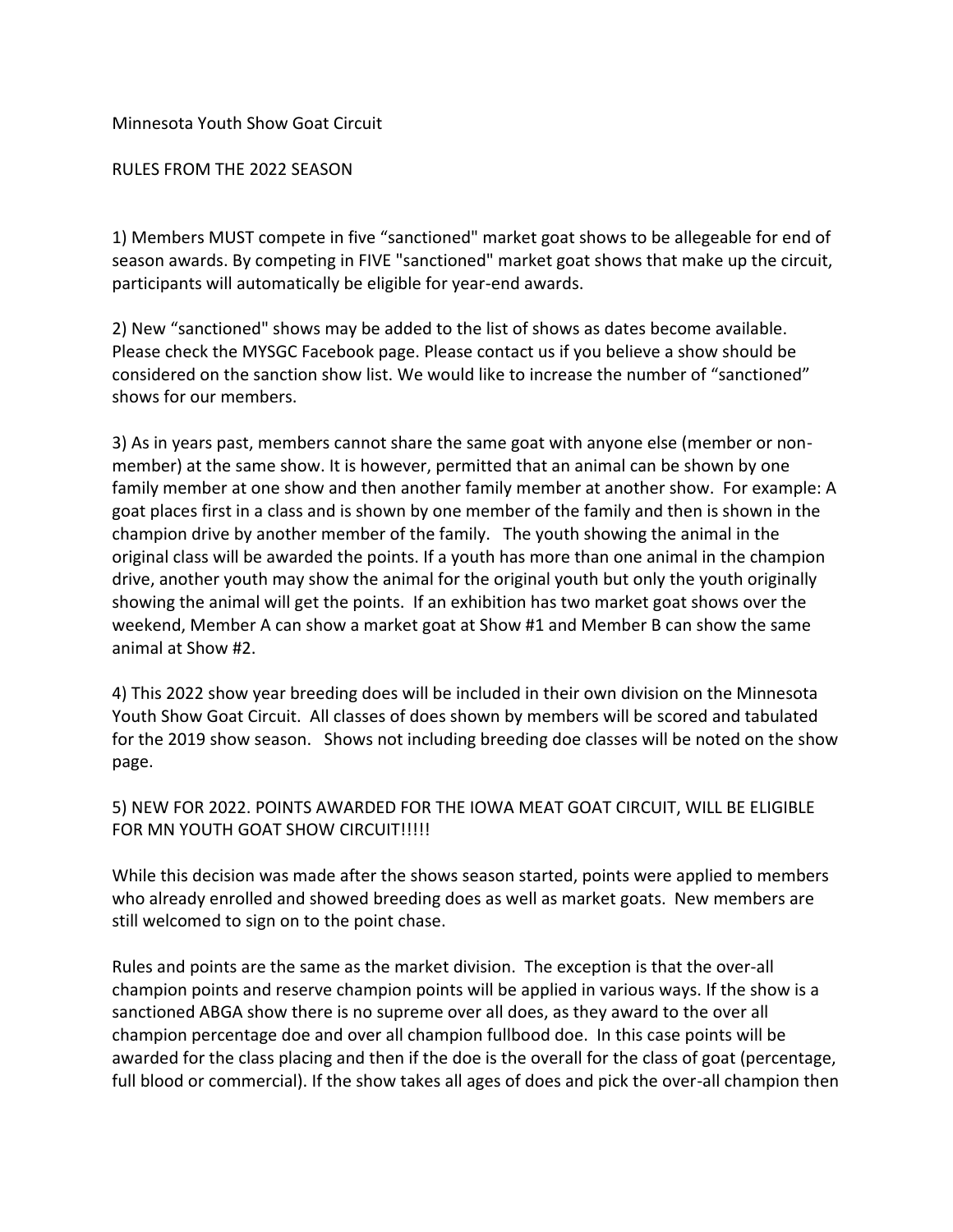points will be awarded. Like the market division no points are awarded for division winners ( sr. does or yearling does etc ) but for over-all champions.

Eligibility (LAST UPDATE: 5/22/19)

Age Divisions are based on participant's age as of January 1 of the current year:

Pee Wee: 6 years and under

Junior: 7-10 years

Intermediate: 11-14 years

Senior: 15-21 years

## **Entry Fee**

A fee of \$30 per individual or \$50 for family (of 2 or more) is required to participate in the 2022 season. Fees are to be paid with the official MYSGC entry form. Points will start accumulating once the youth membership is entered and paid. Checks are to be made out to: Mn Boer Goat Association with "Minnesota Youth Show Goat Circuit" in the memo line.

## **Scoring System**

The scoring system is based on an accumulation of points. Points in each age division will be as follows:

- A) Persons in each age division will receive points as follows:
	- Show Champion: 20 points
	- Show Reserve Champion: 15 points
	- Class winners:
		- i. 1st place 15 points ii. 2nd place 13 points
		- iii. 3rd place 11 points
		- iv. 4th place 9 points
		- v. 5th place 7 points
		-
		- vi. All others 5 points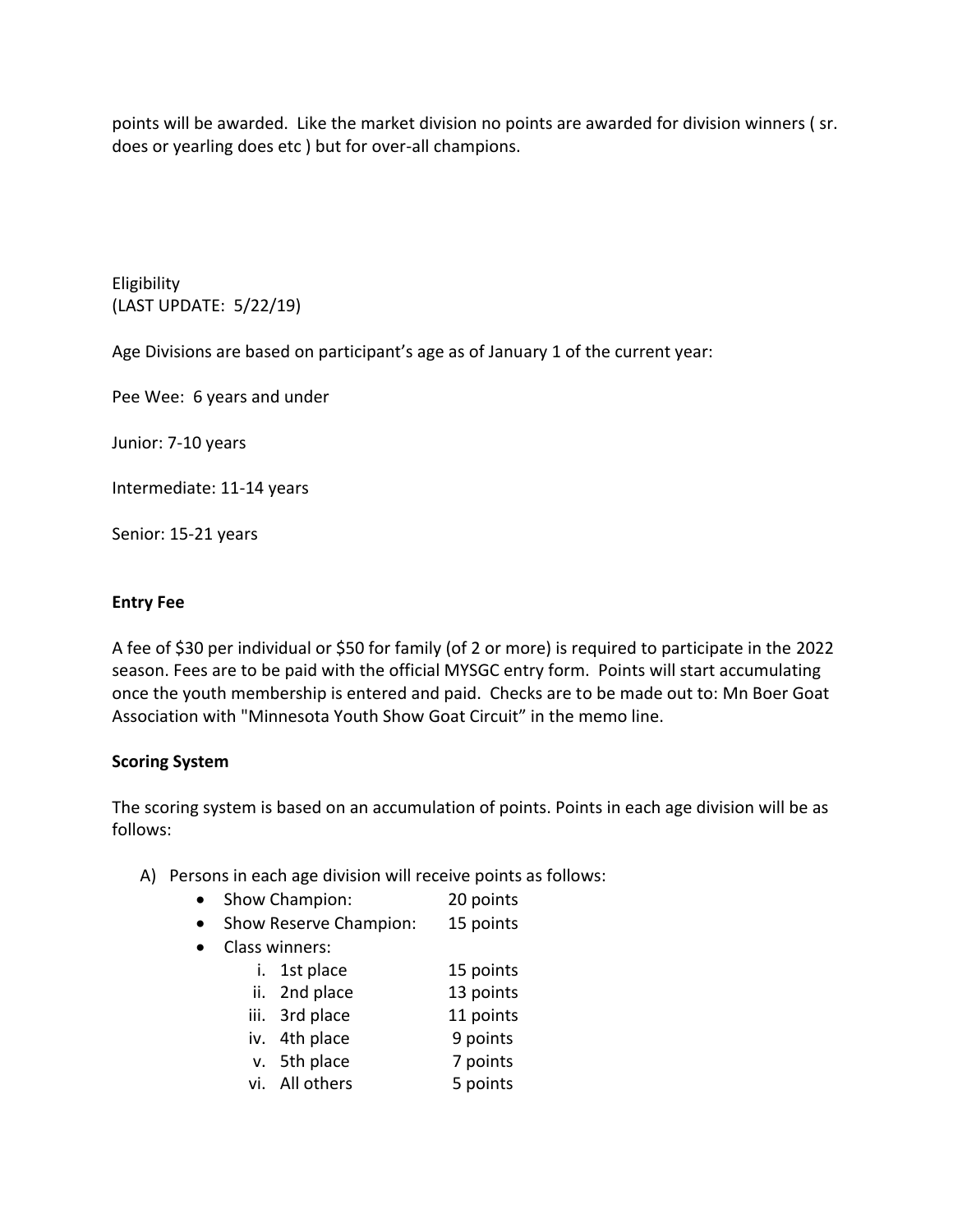Note: An individual showing the over-all show champion for any given show will receive 35 points (15 points for 1st place in class and overall champion). Over-all reserve champion will receive points for class placing and 15 points for overall reserve champion. Points are not given to division champs (market goat, yearling doe etc.), addition points will be awarded to OVER-ALL CHAMPIONS.

For clarification: An exhibitor is showing three goats with no division between market does and wethers. Goat #1 gets 3rd place in its class. Goat #2 places 2nd place. Goat #3 places 1st in a class. Goat #2 is picked as the over-all reserve champion market goat. The member will be awarded 15 points for Goat #3 placing PLUS 13 points for Goat #2's placing in the class PLUS 15 points for the over-all reserve champion for a total of 43 points. Goat #1's points are dropped since the top two performing goats are scored.

In another show, there is a division for market goat wethers and a division for market goat does. Goat A gets 1st place in its class. Goat B places 2nd place. Goat C places 3rd in a class. Goat A is picked as the champion market goat and now goes against the champion market doe. Goat A wins as OVER-ALL Market Goat. The member will be awarded 15 points for Goat B placing plus 15 points for Goat A's placing in the class plus 20 points for the over-all champion. Goat C's points are dropped since the top two performing goats are scored.

B) Points are based on live placing. Placing in showmanship classes will not be counted

C) Participants can exhibit as many goats as the individual show permit (see individual show rules for guidance) however points will be counted from the placings of the individual's top two goats exhibited per show.

D) An individual's top five show scores will counted for the overall year-end points and toward year-end awards.

E) Point totals will be calculated and the top five in each age division will be recognized at the Minnesota State Fair at a location to be determined.

F) In the event of a tie: All dropped scores will be added. Additional prizes will be given if scores remain tied. First place winners in each division will receive a personal jacket.

Second place winners in each division will receive \$25 .

Third, fourth, and fifth place winners will receive prizes. The exhibitors who attended the most shows will receive a one year's subscription to The Show Wether.